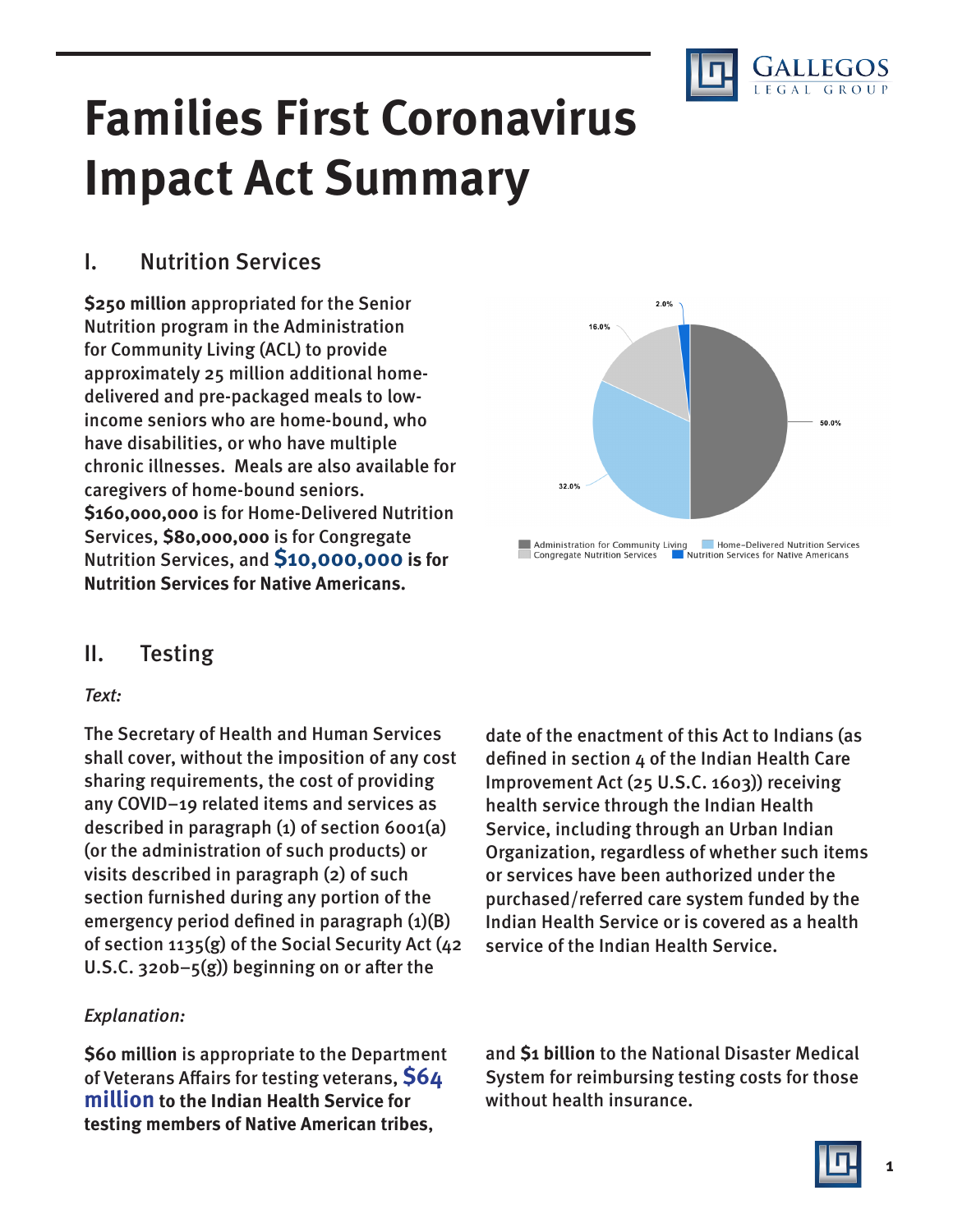

#### Explanation cont.:

The **Indian Health Service** will not impose cost-sharing for those receiving health services through the Indian Health Service, including an Urban Indian Organization, for the detection of SARS–CoV–2 or the diagnosis of the virus that causes COVID–19, provided the diagnostic has received Emergency Use Authorization (EUA) under Section 564 of the Federal Food, Drug, and Cosmetic Act (FD&C Act), or visits, including when provided outside of the Indian Health Service or tribal health care facility, during the emergency period.

## III. FMLA Amendments

#### FMLA Expansion Act

- Provides up to 12 weeks of job-protected leave – 10 of which are paid up to a cap for employees who have a 'qualifying need related to a public health emergency."
- Cap is \$200/day and \$10,000 in aggregate.
- Must have been employed for at least 30 days (much lower than under pre-expansion FMLA)
- For employees who are unable to work or telework to take care of employee's son or daughter under 18 years of age if the school or place of care has been closed, or the child care provider of such son or daughter is unavailable, due to public health emergency.
- First 10 days of public health emergency leave may be unpaid.
- After first 10 days of public health emergency leave, employer must provide paid leave in amount that is not less than two thirds of employee's regular rate of pay based on number of hours employee would otherwise be scheduled to work
- Narrow exception on reinstatement requirement for employers with less than 25 employees.
- Department of Labor has authority to exempt small businesses with fewer than 50 employees from the public health emergency leave requirements when they would jeopardize the viability of the business as a going concern. Details should be made clearer in DOL regs.
- An employer of an employee who is a health care provider or an emergency responder may elect to exclude such employee from these requirements. This is a strange exemption to me, but presumably it is to ensure the presence of essential worker in public health emergency situations.

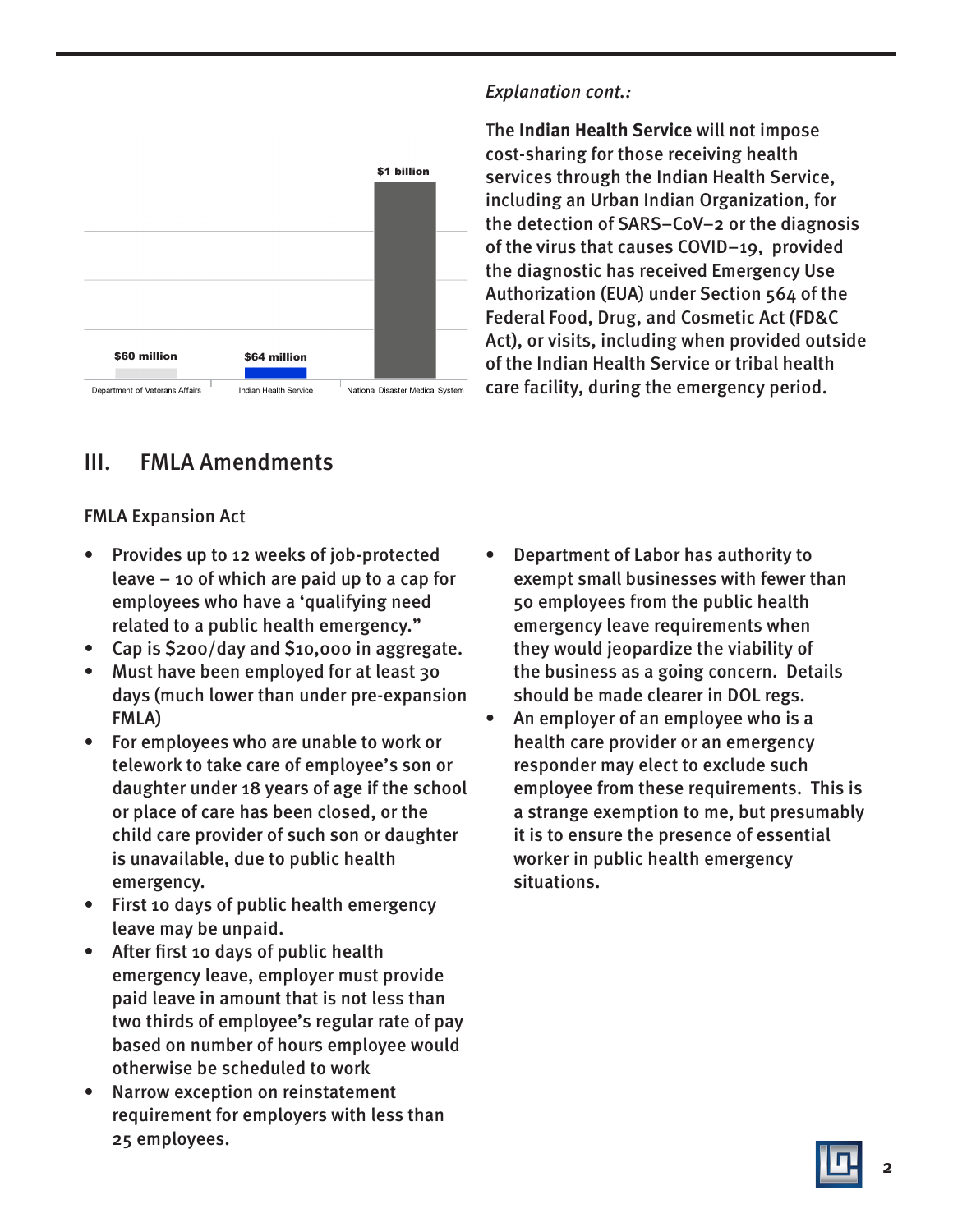Emergency Paid Sick Leave Act

- Requires employers with fewer than 500 employees to provide up to 10 days of paid sick leave at the employee's regular rate of pay to quarantine or seek treatment related to COVID-19.
- The provisions limit pay to two-thirds of the employee's regular rate of pay when the leave is to care for a family member or child. Apparently, the reason that the FMLA Expansion Act permits the first 10 days of leave to be unpaid, is due to the sick pay benefits pursuant to the Emergency Pay Act.
- Employer must provide paid sick time for any of the following reasons ("Sick Time Leave Reasons"):
	- Employee is subject to a Federal, State, or local quarantine or isolation order related to COVID-19.
	- Employee has been advised by a health care provider to self-quarantine due to concerns related to COVID-19.
	- Employee is experiencing symptoms of COVID-19 and seeking a medical diagnosis.
	- Employee is caring for an individual who is subject to an order as described in the first bullet above or has been advised as described in the second bullet above.
	- Employee is caring for a son or daughter of such employee if the school or place of care of the son or daughter has been closed, or the child care provider of such son or daughter is unavailable, due to COVID-19 precautions.
	- Employee is experiencing any other substantially similar condition specified by the Secretary of Health and Human Services in consultation with the Secretary of the Treasury and the Secretary of Labor. An employer of an employee who is a health care provider or an emergency responder may elect to exclude such employee from the application of this reason.
- Full-time employees must be granted 80 hours of paid sick time. Part-time employees must be granted a number of hours equal to the number of hours that such employee works, on average, over a two week period.
- Rate of pay for sick time shall be not less than the greater of the following: (1) the employee's regular rate of pay (as determined under section 7(e) of the Fair Labor Standards Act (the "FLSA"), (2) the minimum wage rate in effect under section 6(a)(1) of the FLSA, and (3) the minimum wage rate in effect for such employee in the applicable State or locality, whichever is greater, in which the employee is employed. However, with respect to any sick time to care for a family member or child, the employee's required compensation only has to be two-thirds of the amount previously described.
- Cap on mandated pay is:
	- \$511/day and \$5110 in aggregate if leave is needed because of employee's own health or need to quarantine
	- \$200/day or \$2000 in aggregate when leave is due to employee's need to care for family member, child out of school, or other substantially similar condition.
- Paid sick time must be granted in addition to any pre-existing paid leave benefits. Employer may not alter its existing paid leave policy to avoid this provision.
- Paid sick time must be made immediately available for impacted employee, regardless of the length of such employee's employment. Moreover, the employer cannot require that any employee first exhaust other paid leave benefits.
- Paid sick leave shall not carry over from one year to the next.